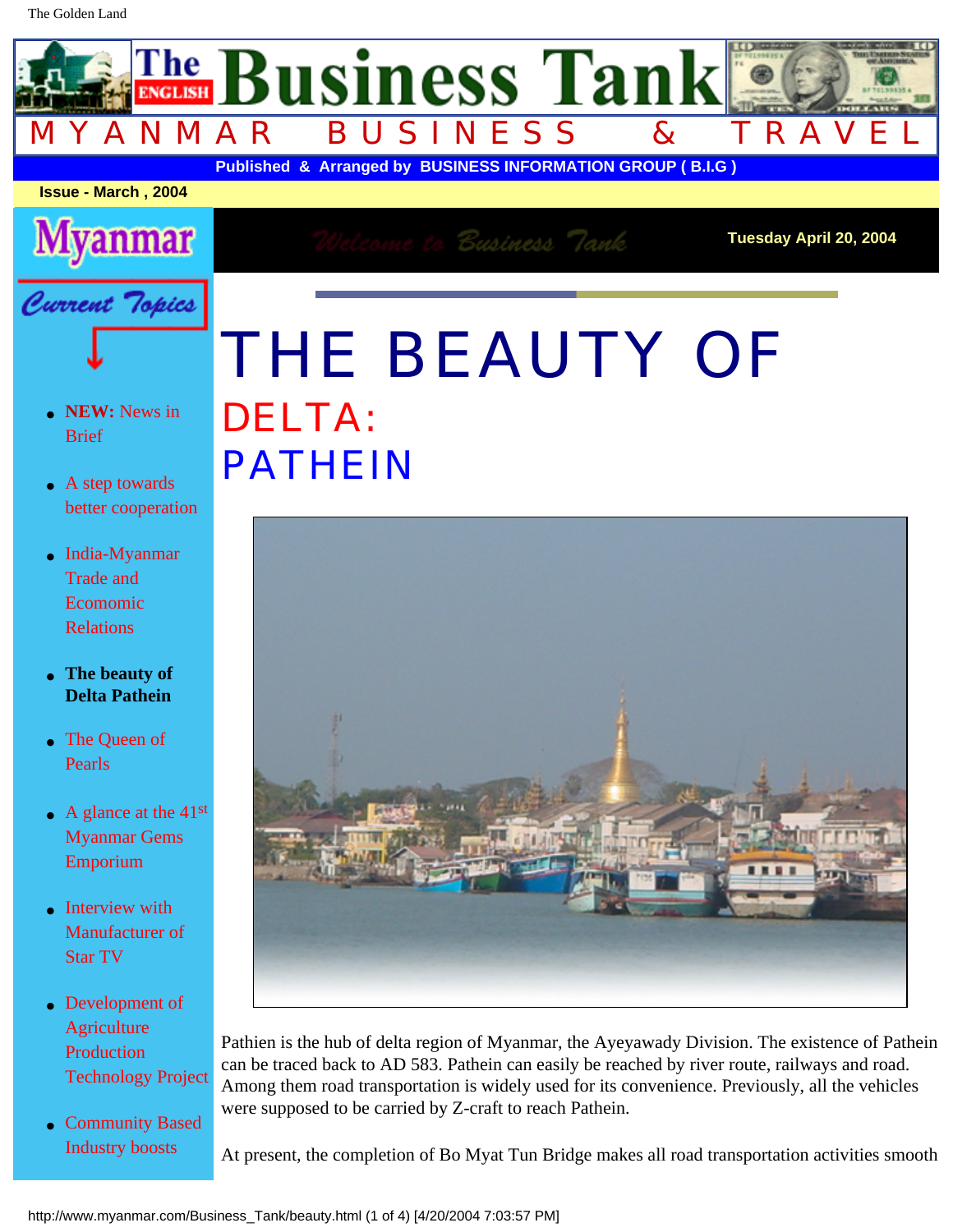and time-reducing obviously. All travelers can commute Yangon-Pathein by car within one day. Pathein and Kyankhin are connected with railways too.

The staple product of Pathein is rice. Fish, prawn, dried fish, fish paste, dried shrimp, timber, bamboo and salt are other major products of Pathein region. The products that attract the visitors to Pathein are Pathein umbrella and Pathein Halawa. Pathein is also well-known as a transit town for domestic and foreign visitors to go the famous beaches-Chaung Tha and Ngwe Saung.



[Fishery Information](http://www.myanmar.com/Business_Tank/coordination.html)

**A Landmark of Pathein**

Shwe Mawdaw Pagoda and Laykyunn Mann Aung Pagoda greatly reflect the glory of Pathien. The Mathoe Robe (the robe which has to be weaved before dawn) Festival, held at the month of Tazaungmone, is one of the distinguished festivals in Pathein. The rhythmic voice of looms inspire the mindset of visitors. Other famous festivals include Kuthinayone Pagoda Festival and Nidjawda Pagoda Festival in open season.

Every year at the month of Tabaung, Mawtinsun Pagoda Festival is held near Pathein. Not only pilgrims throughout Myanmar but also foreigners visit the Festival and pay homage to Mawtinsun Pagoda. The native people open restaurants, souvenir shops and religious item shops at Mawtinsun Pagoda that is remarkable since the visitors can pay homage cum enjoy the beauty of beach.